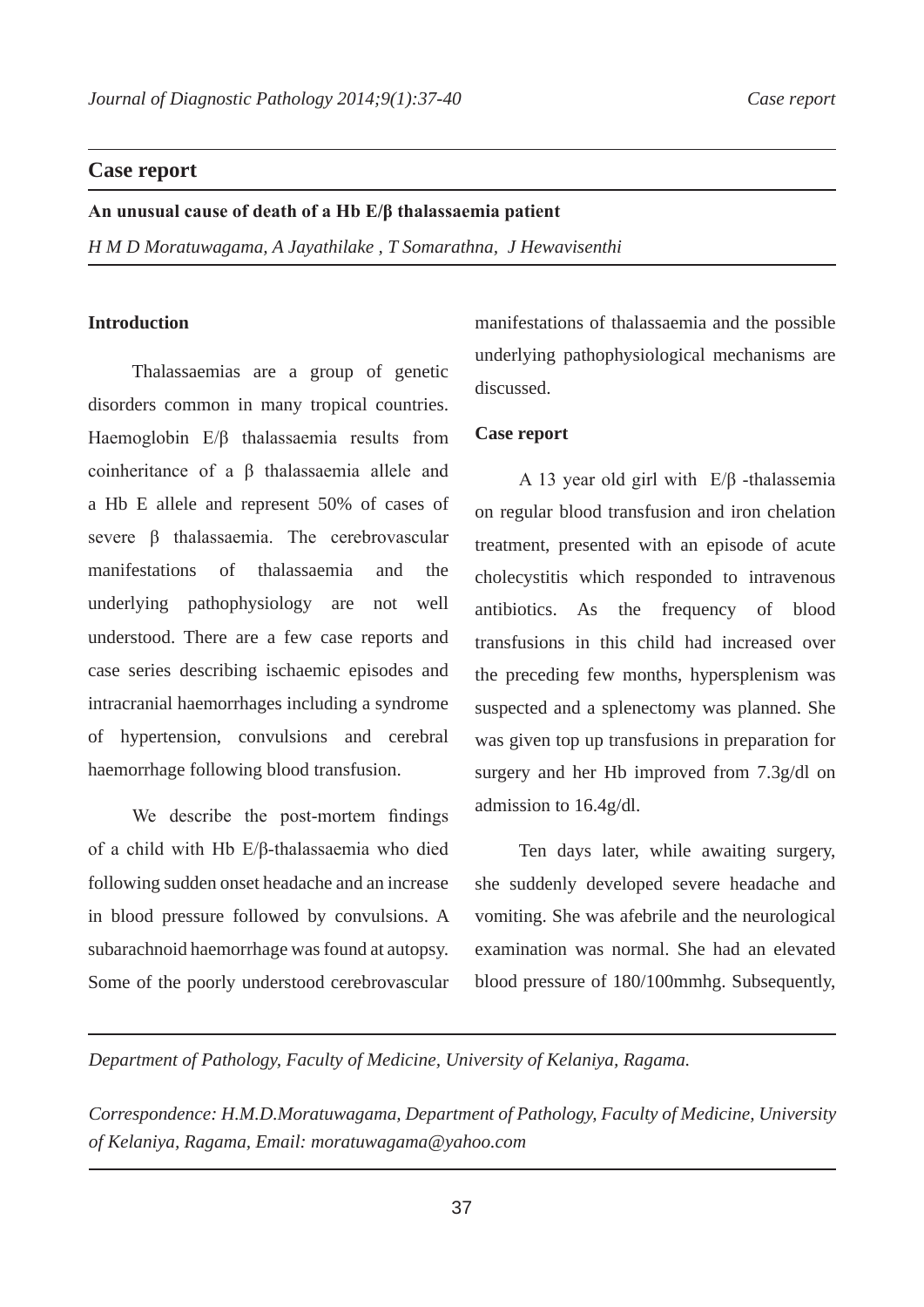she developed generalized tonic clonic seizures which progressed to status epilepticus. As neither the seizures nor the blood pressure could be controlled, she was paralysed and ventilated.

A CT scan of the head could not be performed as the machine was out of order. All the other investigations done at this stage did not provide a reason for the sudden deterioration. The child died thirteen hours after the onset of the status epilepticus. The postmortem examination revealed the following significant findings; a subarachnoid haemorrhage over the left frontal and parietal lobes (Fig.1), hepatomegaly and massive splenomegaly, the latter two organs showing evidence of extramedullary haemopoeisis on histology. There was early fibrosis of the liver. she developed generalized tonic coinci seizures **Discussion**<br>which progressure could discribe controlled, she was paralysed and ventilated.<br>Haromoglobin E/B thalassaemia are a group of generalized controlled, she was paral



**Fig.1:** Sub arachnoid haemorrhage (arrow)

#### **Discussion**

Thalassaemia are a group of genetic disorders common in many tropical countries. Haemoglobin E/β thalassaemia represent 50% of severe β thalassaemia. The cerebrovascular manifestations of thalassaemia and the underlying pathophysiology are not well understood. There are a few case reports and case series describing ischaemic episodes and intracranial haemorrhages including a syndrome of hypertension, convulsions and cerebral haemorrhage following blood transfusion (1, 2, 3, 4).

The cause for a bleeding tendency in Thalassaemia is poorly understood and several hypotheses have been proposed. These include the presence of circulating coagulation factor inhibitors (2), platelet function defects (5), loss of high molecular weight multimers of von Willebrand factor (6), Pseudoxanthoma elasticum (7), rupture of extramedullary haemopoietic tissue masses (8) and a syndrome of hypertension, convulsions and haemorrhage after blood transfusions (1,3,4).

In 1978, Wasi et al described a syndrome characterised by various combinations of severe headache, hypertension, convulsions and cerebral haemorrhage in eight patients (1). Six of them had E/β-thalassaemia. They had been given multiple blood transfusions in preparation for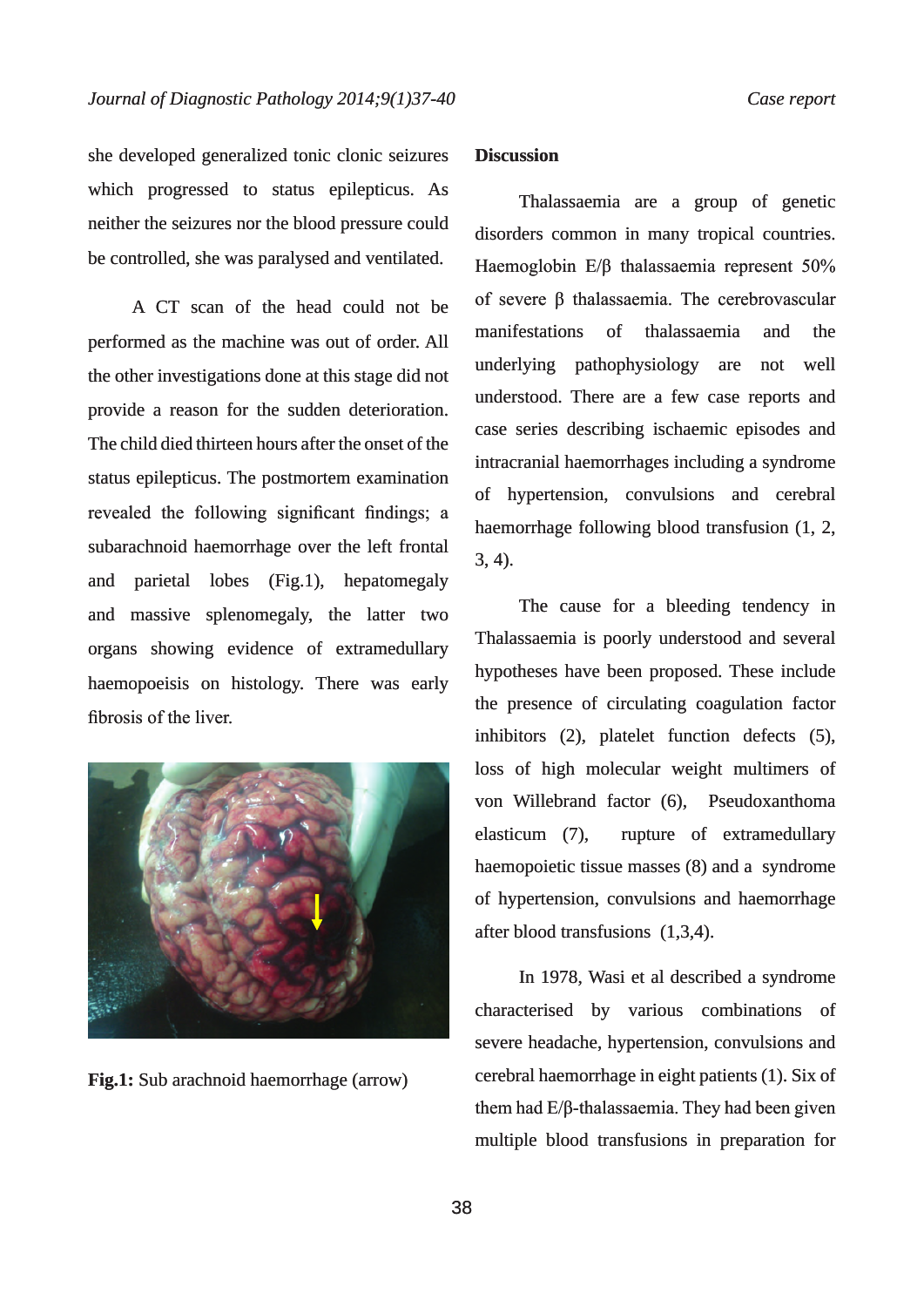splenectomy and none had a history of previous seizures or hypertension. He believed that this syndrome began with hypertension leading to hypertensive encephalopathy and cerebral haemorrhage. The episodes in most cases began many days after blood transfusion (as long as 15 days) and he thought this was unlikely to be due to volume overload. He postulated that this might have been triggered by vasopressor substances introduced by or related to multiple blood transfusions. At necropsy, no pathological blood vessels which might have allowed leakage were observed. Brain changes were similar to those seen in hypertensive cerebral haemorrhage and hypertensive encephalopathy. In some cases, only brain oedema and minute extravasations of red cells were seen.

Incorpora et al reported a case series of β thalassaemia major patients with intracranial haemorrhage. He identified two groups, early onset (within 48 hours) and late onset (7-15 days). The majority (77%) belonged to the latter group. He hypothesized that prolonged anaemia could lead to aseptic venous thrombosis resulting in haemorrhagic strokes. The inability of the blood vessel walls, weakened by chronic exposure to low viscosity blood, to handle sudden increase in viscosity attained through blood transfusions may also be a potential explanation.

Sonakul et al reported the brain pathology in six fatal cases of post transfusion hypertension, convulsion and cerebral haemorrhage syndrome found in a series of 76 thalassaemic patients. Findings included brain oedema and congestion. Visible cerebral haemorrhages were seen in half the cases. Microscopically, all showed small focal or perivascular haemorrhages. None had underlying vascular diseases (3). Wiwanitkit V, reviewing Thai patients with this syndrome reports 9 similar cases (4).

Cerebrovascular complications in Thalassaemia syndrome are poorly understood and rare. This patient shared some of the features of the syndrome of hypertension, convulsion and cerebral haemorrhage even though microscopic changes consistent with hypertensive cerebral haemorrhage or hypertensive encephalopathy were not observed.

This case emphasises that caution should be exercised in transfusing thalassaemia patients, especially when optimising Hb within a short time and that blood pressure should be closely monitored during the post transfusion period.

#### **References**

1. Wasi P, Na-Nakorn S, Pootrakul P, Sonakul D, Piankijagum A,Pacharee P. A syndrome of hypertension, convulsion and cerebral haemorrhage in thalassaemic patients after multipleblood transfusions. *Lancet* 1978; 2: 602-4.